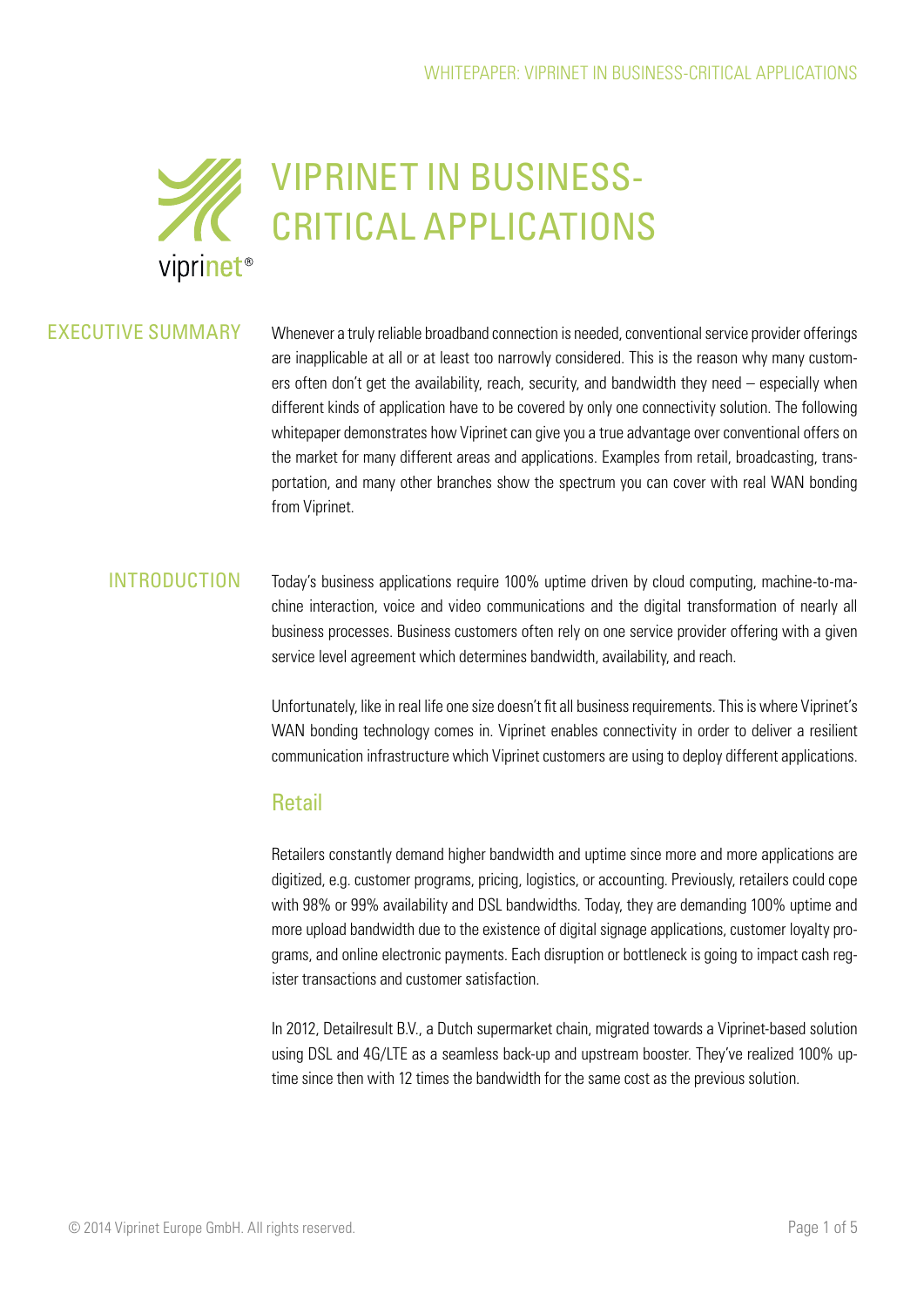## **Broadcasting**

Broadcasters have realized several applications via Viprinet. The first application is to provide Internet research for the reporters and their staff in broadcasting vehicles. Previously, Internet research could only be done when the vehicle was parked and the satellite antenna was extended and then aligned with the satellite in line of sight. Whenever the vehicle had to move (e.g. parking violation), the process needed to be started all over again. The result was an inflexible and expensive Internet connection with a high latency. With Viprinet, broadcasters now use vehiclemounted 3G bonding of different providers in order to replace the satellite connection. As a result, they achieve flexibility in location without the need for line of sight, way lower latency, and way lower cost.

2-way live audio has high demands in terms of packet loss and latency. In order to keep the interactivity of the conversation, the latency must stay below 250ms with hardly any packet loss. This requirement doesn't come cheap. Normally, broadcasters are working with business level ISDN lines or multiple DSL lines in location-static environments. In mobile scenarios, broadcasters are using relay helicopters or even airplanes like during the Tour de France. In that case, audio is being transmitted via VHF to the intermediate from which you would leverage high-quality leased lines. With Viprinet, a 3G bonding router simply combines the networks of different service providers to enable a very low-latency connection with high quality (no packet loss) at a fraction of the cost. The question is: How can you achieve such a low latency? The answer is: by sending each packet across each of the different provider networks and always taking the one which arrives first. That also answers the question how to achieve such a great audio quality without any packet drops: by simply replicating each packet across each of the different provider networks. In case a packet will be lost on one network, it is going to show up shortly after on a different provider's network. Today, hundreds of Viprinet systems are being used in broadcasting. One Viprinet partner – Wired Broadcast – even developed a battery-powered Viprinet 3G bonding router version that can be operated up to 8 hours without external power.

# Digital Movie Distribution

Previously, cinemas were supplied with 35mm tapes by the distribution. Due to recent upgrades, more and more cinemas went digital: The distribution replaced the 35mm tape with a 300 GB hard disk that contained the Digital Cinema Package (DCP). In order to respond to customer demands more quickly and to drive down the cost, distribution centers are sending the DCP files today via their networks. However, in many cases, the cinemas' access networks are insufficient in terms of availability and bandwidth. This is where Viprinet comes into place: It bonds several broadband lines to enable real high-speed broadband connections, and at the same time increases the availability of the networks.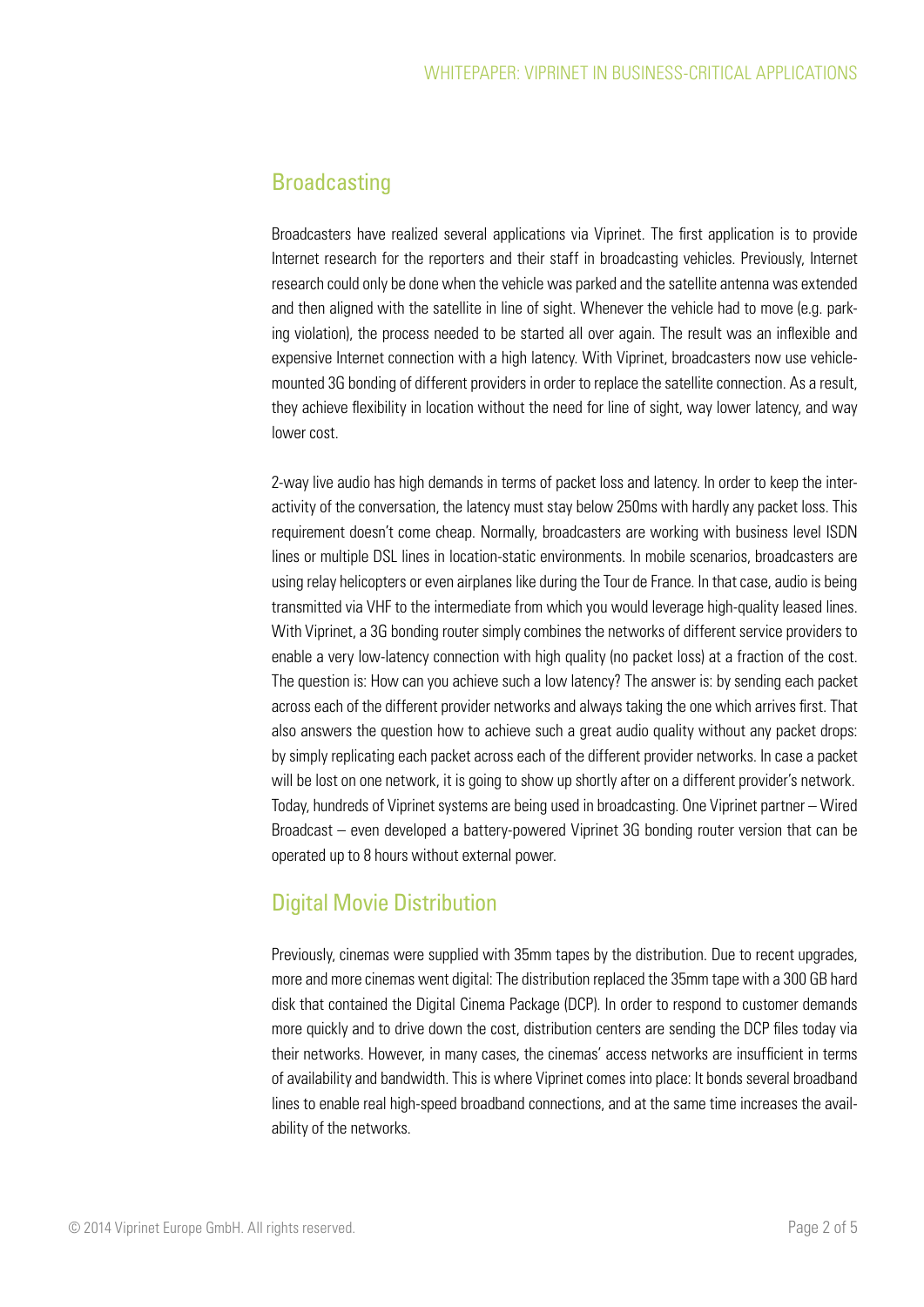### Ferries, Cruise Ships

Tourists and travelers demand Internet regardless of the location. Imagine a tourist on a river cruise or a business traveler on a ferry. They definitely need to access the Internet for travel plans or business communications. Previously, connectivity was delivered by one 3G/4G provider, which led to very poor performance in terms of bandwidth and latency. Also, poor coverage, especially in rural areas such as river shores and sea shores, led to frequent disconnects.

With Viprinet's bonding technology, ship, cruise, and ferry operators have been able to deliver great services for travelers enhancing the overall bandwidth while, at the same time, reducing the latency and disconnects due to better coverage by combining different provider networks.

### Law Enforcement

Law enforcement agencies require Internet access at the point of need regardless of the coverage of a single service provider. Previously, they depended on satellite communications with the need for line of sight and fixed location or 3G/4G coverage of a single provider. Both approaches didn't work well for first responders where coverage and line of sight don't correspond with the point of need. Viprinet has been adopted by many of the major law enforcement agencies and SWAT teams owing to the fact that the technology is able to bond several 3G/4G signals of different providers. Therefore, location becomes nearly irrelevant since the sum of all providers' coverage is way bigger than the coverage of one provider alone could ever be. Secondly, bonding several 3G/4G providers also provides you with the ability to move from fixed locations to mobile environments (e.g. cars in motion). And last but not least, the use of 3G/4G vs. satellite is also cheaper.

### Tele-Homecare

Chronic diseases (heart, lung, diabetes, etc.) consume ~75% of healthcare budgets in developed countries. In Denmark, an important focus area is to drive down these costs since they are not sustainable with longer life expectancy and changing demographics. A number of pilot projects have been conducted where Viprinet routers enable patients to be admitted from hospital to home with a tele-homecare kit. This kit enables the patient to submit data such as blood oxygen level, pulse, blood pressure, ECG, and others once or several times a day to the central database. In case one or several parameters are out of pre-set levels, a video conference between a tele-nurse and the patient at home is triggered to understand why these levels changed so much. It was discovered that the personal discussion between patient and nurse leads to a change in lifestyle and that the group at home compared to the group at the hospital had 70% less readmissions after 90 days of leaving the hospital early. Viprinet ensures connectivity regardless of the location where the patient lives.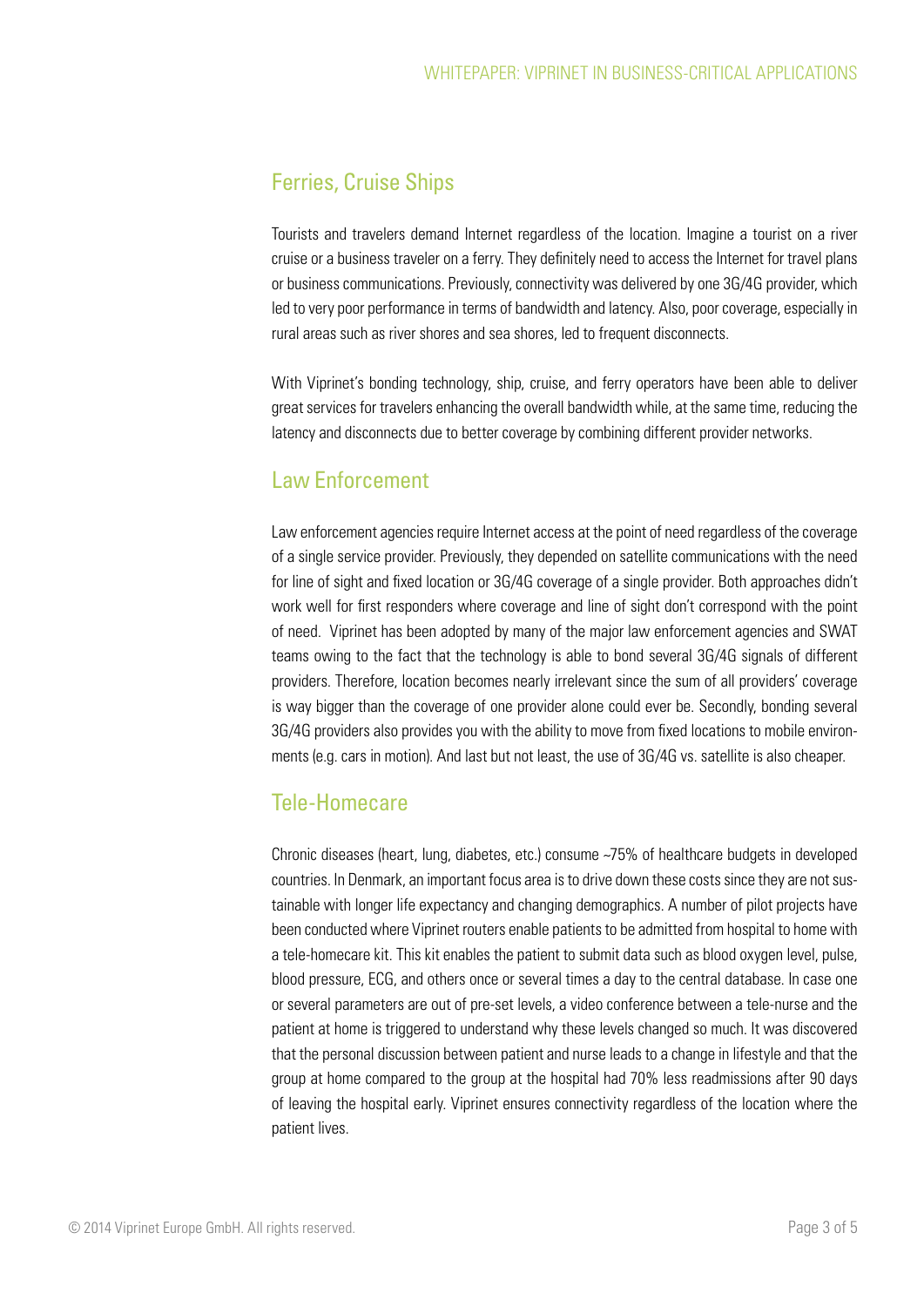# High Speed Trains / Busses

Travelers are expecting reliable Internet services wherever they are. However, in some environments such as high-speed trains, this can be very challenging due to the frequent change between cells, low coverage in rural areas, and the high amount of traffic generated by business travelers. Viprinet has a unique approach to bond several service providers into one high-speed connection. Even when a single link fails, the users won't notice it. In addition, administrators can fine-tune certain parameters to deliver a stable link over highly unstable connections.

## **Construction**

Construction companies oftentimes operate in areas where infrastructure is simply not yet available or they only need it for a certain amount of time which conflicts with long-term contractual agreements of carriers.

However, they need access to communicate with architects, contractors, and clients to ensure smooth operations at the construction site. A number of large construction companies are using Viprinet to enable construction sites with connectivity. The idea is simply to leverage Viprinet's modular approach and deploy the best mix of modules (e.g. DSL, 3G/4G) for each location. By that, workers are provided the maximum of bandwidth by WAN bonding and smooth communication between site, architect, contractors, and headquarters can be ensured.

# Energy Grid

The electrical grid is undergoing massive change. There's the need to reduce the waste of energy loss during transmission, which leads to more and more IT use throughout the grid. In addition, we see the use of alternative power sources (such as wind, sun, and sea) increasing quickly across the globe. Due to the nature of power stations and alternative energy generators, these are located in rural areas where wired connectivity is often unavailable. Therefore, many grid providers are using Viprinet to connect to remote stations for monitoring of energy generators and the management of energy plants.

### Service Providers – New Services

Carriers have been dependent on a single technology's capabilities to define a service (e.g. ADSL, VDSL, SDSL, E1/T1, 3G, or cable). The downside of this approach is that services could only be scaled based on the standardized technology determining bandwidth and the granularity of upgrades. This made offerings of different providers very comparable and left carriers with low margins.